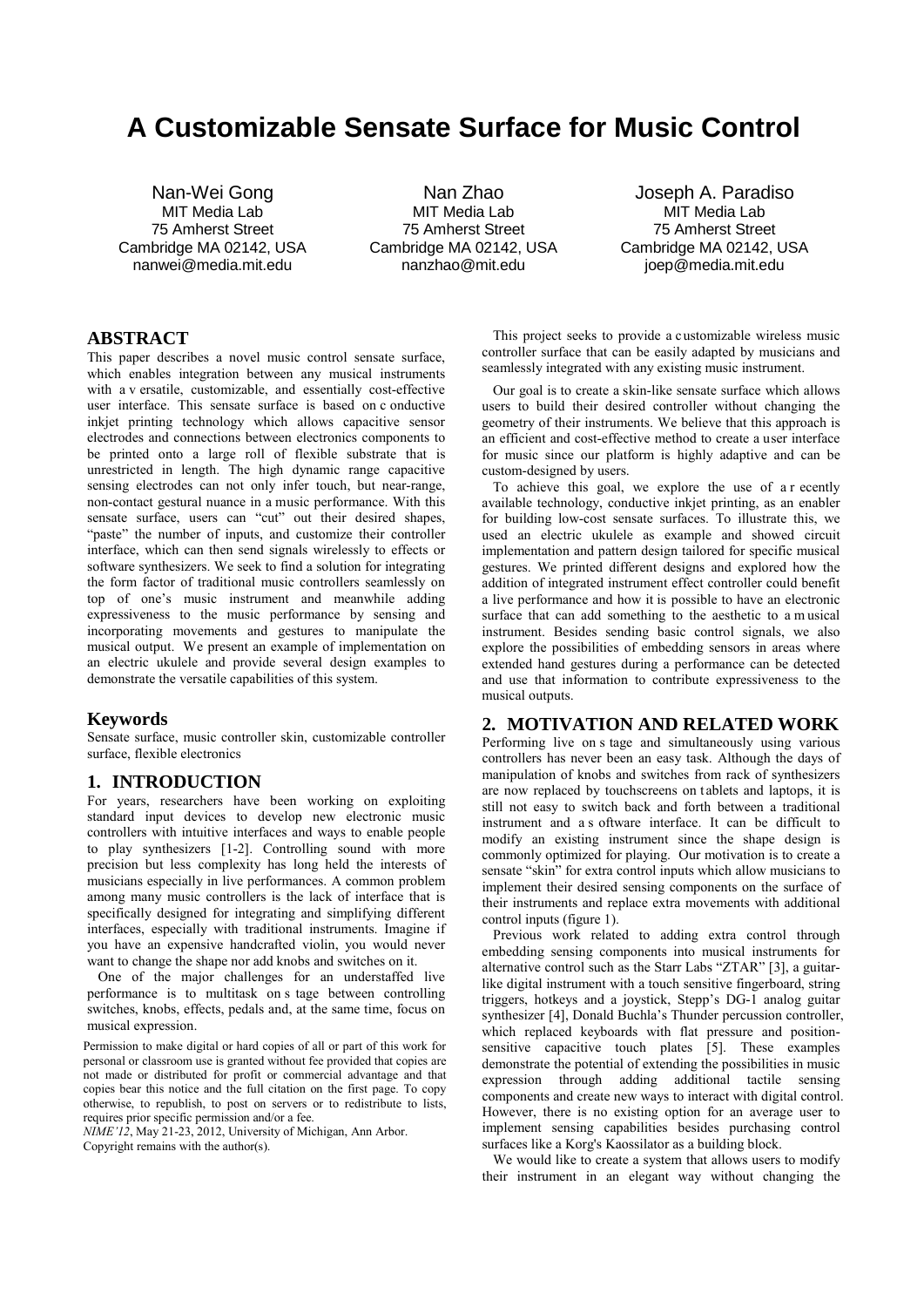original shape and design of their instruments. Inspired by the Chameleon Guitar [6], a hybrid acoustic and digital instrument with a replaceable acoustic resonator which preserves the traditional acoustic values while capable of digital manipulation abilities, we attempt to create a digital interface that preserves the physical shape and properties of an instrument.

In this paper, we use an electric ukulele (Eleuke SC-100) as an example to demonstrate the possibility of adding more controlling power to a small surface and the potential impact on future live performances. Figure 1 shows one of the implementations of our design.



**Figure 1. Implementation of our system<sup>1</sup> with additional control inputs to send the most commonly used commands and reduce movement path during a live performance.** 

Previous works on bui lding pressure sensitive surfaces with printed FSRs and capacitive sensing for generic surface for musical expression include Koehly et al. [7], Jones et al. [8] and Freed [14]. These novel sensing surfaces were designed as a new instrument for playing music. Our design, however, is not purposed for serving as a standalone musical instrument. Our surface is built specifically for increasing the expressiveness of an existing instrument.

Our motivation and major contribution for the field of music controllers and interfaces can be summarized as follows:

- 1.Create a low-cost and customizable capacitive sensing based hardware toolkit for music user interface development.
- 2.Dynamic range detection from capacitive sensing can infer not only touch, but near-range gestural nuance.
- 3.Provide working examples of the combination graphic design and circuit design which enables a physical manipulation of software interfaces.

## **3. SYSTEM OVERVIEW**

We built a sensate surface controller prototype and provided three design examples on an electric ukulele. The surface detects gestures and touch and transmits its intensity and location wirelessly via Bluetooth to a software host on a computer, which then converts the signal into MIDI messages. These MIDI messages were then mapped, based on the location of the gesture, to control signals such as tap tempo, pitch, distortion or simpler commands like volume change or record/stop.

## **3.1 Design and Functionality**

<span id="page-1-0"></span>Our design principal is to embed extra control input ability in spaces that are normally too small or not suitable for implementing extra components such as knobs and

sliders. <sup>[1](#page-1-0)</sup>Figure 2(a) is an illustration of different potential areas for adding control inputs on our example instrument. Based on the gesture of playing this instrument, the three zones are mapped to different functionalities in our design. Figure 2(b) shows how extra control inputs could be implemented in a traditional design and we demonstrate the same functionality could be achieved with an aesthetic or decorative sensate surface input in figure 2(c).



**Figure 2. (a) Potential spaces (blue zones) for extra control inputs. (b) Illustration of traditional implementation of additional control inputs (c) Control surface design pattern with the same effect as (b) without physically change the original instrument.**

#### **3.2 Hardware Design**

There are two parts in the hardware design. First, a f lexible sensate surface printed with sensor patterns and limited components for capacitive sensing. And second, a PCB for data processing and wireless communication.

Our prototype sensate surface is based on pr inting copper patterns onto a thin plastic substrate using conductive inkjet printing technology. With this technology, it is possible for us to print complex conductive patterns for electromagnetic field sensing [9-10]. The total cost for our design per ukulele is less than 10 US dollars  $({\sim} $7$  for the printing and  ${\sim} $3$  for components). The sensing method is capacitive sensing, which relies on Loading Mode [11-12] – measuring the capacitance change between a h uman hand and a m etal electrode. By measuring the time between several charge and discharge cycles, the distance between a user's finger from the surface can be measured. While it is possible to attach surface-mount components directly to the surface with low temperature solder or conductive adhesive, this process takes more time and the mechanical connection is not as strong as regular solder joints. Therefore, we minimized the components required for the flexible surface and only placed the critical parts, which are the capacitive sensing circuit and connections for communication with the microcontroller.

 Figure 3 (a) shows the printout of our example designs and figure 3(b) shows the surface mount component attached to the flexible surface. We implemented CY8C20x CapSense capacitive sensing IC from Cypress semiconductor, which is capable of supporting up to 28 CapSense I/O touch channels with two wire communication protocol and 16 bits of resolution. The device address of CY8C20 can be changed manually, which allows multiple CapSense slave devices on the same bus. The device uses a seven bit addressing protocol

1

<sup>&</sup>lt;sup>1</sup> Pattern design adapted from the artwork, Soulgazer, of Evgeny Kiselev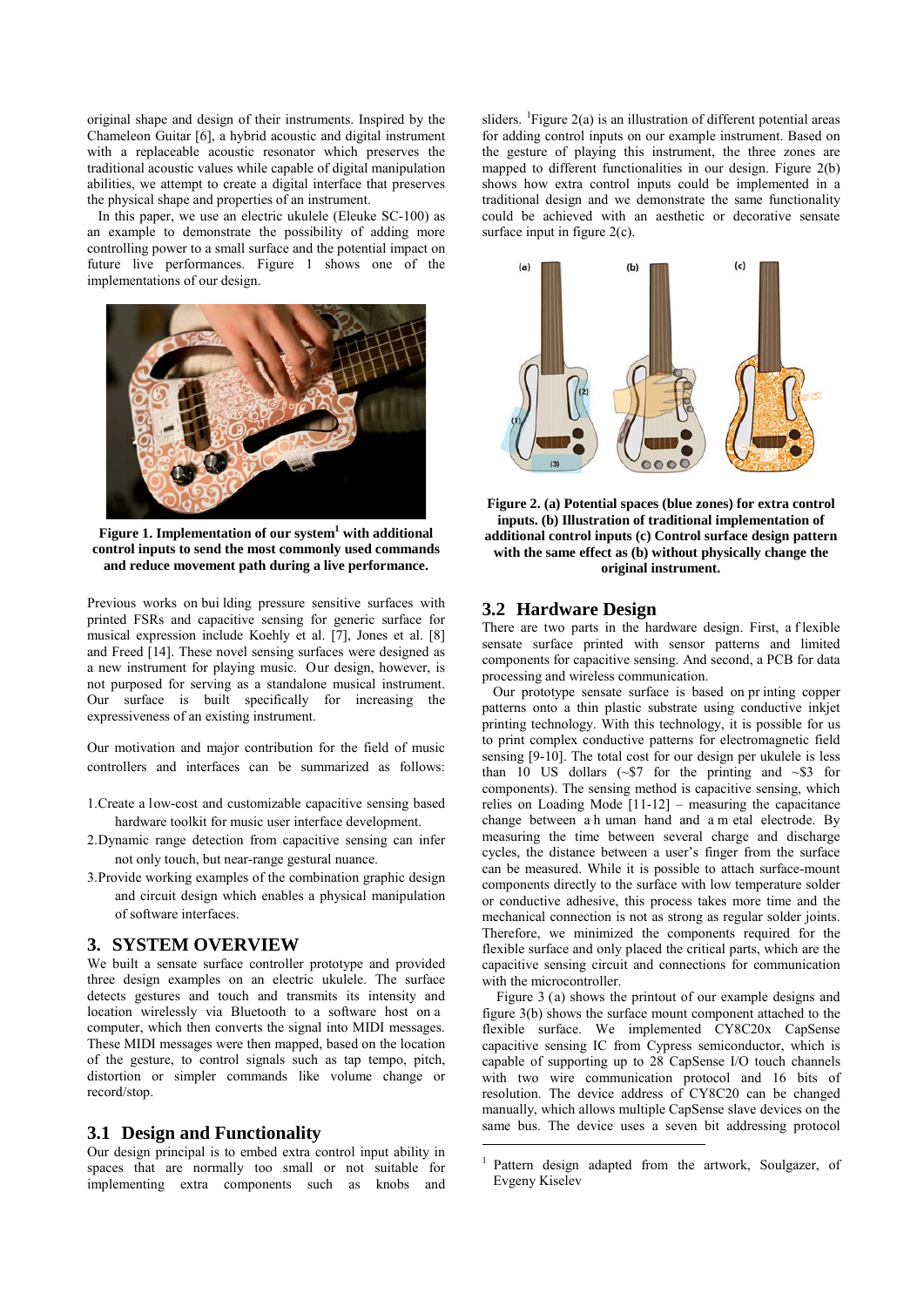where the last bit in a byte indicates read or write. This means there can be  $2<sup>7</sup>$  addresses on the same two wire bus line – a total of 7168 (28 times 256) inputs, if designed properly.

Also, this device supports two different filtering methods to reduce noise from different sources - the DTS filter to discard samples acquired while data communication takes place, and the averaging filter to improve CapSense system noise immunity.



**Figure 3. (a) Printout of our example designs. (b) Capacitive sensing buttons (indicated by orange arrows) and associated circuit with surface mount components (CY8C20) attached to the flexible surface.**

For the PCB part, we used an off-the-shelf ATmega 328P [\(http://www.atmel.com/\)](http://www.atmel.com/) development board with 8 MHz external oscillator and Bluetooth radio chip (RN-42) from Roving Networks [\(http://www.rovingnetworks.com/\)](http://www.rovingnetworks.com/). We wanted to design a modular and highly adaptive system that allows the sensate surface customization to be versatile yet intuitive for novices with minimum wiring. Therefore, we selected sensor ICs that support two-wire communication where only 4 connections were needed between the PCB and the flexible surface – power, ground, data (SDA) and clock (SCK). Once the capacitive sensors are triggered by touch or movements above the surface, data is transmitted to the host microcontroller, then processed locally and wirelessly transmitted to software which converts sensor information into MIDI signals according to the mapping design.

In our study, we used a MIDI library from Processing.org and sent MIDI commands to Propellerhead Reason 6.0, a d igital music synthesizer platform, to generate sound and create a mapping to trigger effects and change the pitch and modulation of our instrumental input.

# **4. MAPPING STRATEGIES**

The mapping strategies depend highly on the application and physical construction of specific instrument and the location where sensor units are placed. Here, we discuss mapping strategies both from the physical and signal point of view.

Again, we used a ukulele as example to explain the relationship of sensor placement, hand gestures, and output mapping.

## **4.1 Physical Mapping**

Our mapping strategies are designed for demoing the variety of sound effects that can be achieved via an on-body control surfaces for a stringed instrument such as a guitar or an ukulele. The pattern construction was built around three zones that have different impacts on gestures, such as finger picking or strumming. These three areas are trigger area, movement area and command area (figure 4).

The trigger area includes the most commonly covered right hand movement - ranging from strumming patterns by rhythm guitarist to fingerpicking from playing bluegrass-style banjo music (where clips are wore on one's thumb, middle and index fingers and one or two fingers rest on the instrument). In this area, the sensor inputs are mapped to pitch and modulation control so the player can either change the sound or add modulation while plucking the strings. The second area is the trigger area. During a finger style guitar performance, players pluck the strings with their fingertips, add fingernails and rest their thumbs on the side. We use this area as the trigger area, where precise controls are made to trigger loops, instruments or pre-composed tracks. The last area is the command area, which is less likely to be triggered accidentally during a performance. In this area, we place inputs that have critical functions such as "play", "record", "stop".

In the mapping design, we also considered the possibility of detecting extended hand gestures during a performance and how to use that information to add expressiveness to the musical outputs. One of the advantages of capacitive sensing over pressure sensing is that we can detect proximity. Therefore, it is possible to map gestures, such as strumming, to beat generation.

 In our first prototype, we did not design patterns specifically for sliders. Instead, we post-processed the data on the software end and were able to map a continuous motion trajectory from the button inputs to a slider motion. Besides sliders and buttons, inputs for continuous velocity control are also very important for musical expression. Therefore, a layer of silicone on top of copper pads was included in our design as a way to generate continuous velocity control. The distance between one's finger and the copper pad (the distance between two conductors) is controlled by force applied on the silicone.

 This sensate surface can be applied to essentially any instrument, and our mappings are designed only for demoing one of the many possibilities.



**Figure 4. Potential mapping on a plucked string instrument based on gestures such as finger tapping, picking and strumming.** 

## **5. CUSTOMIZATION**

Since the process of printing flexible circuit is similar to using a printer, it is possible to draw out the circuit the same way as drawing with any graphic editing tool that allows you to export a bitmap file. We invited three users to design their control